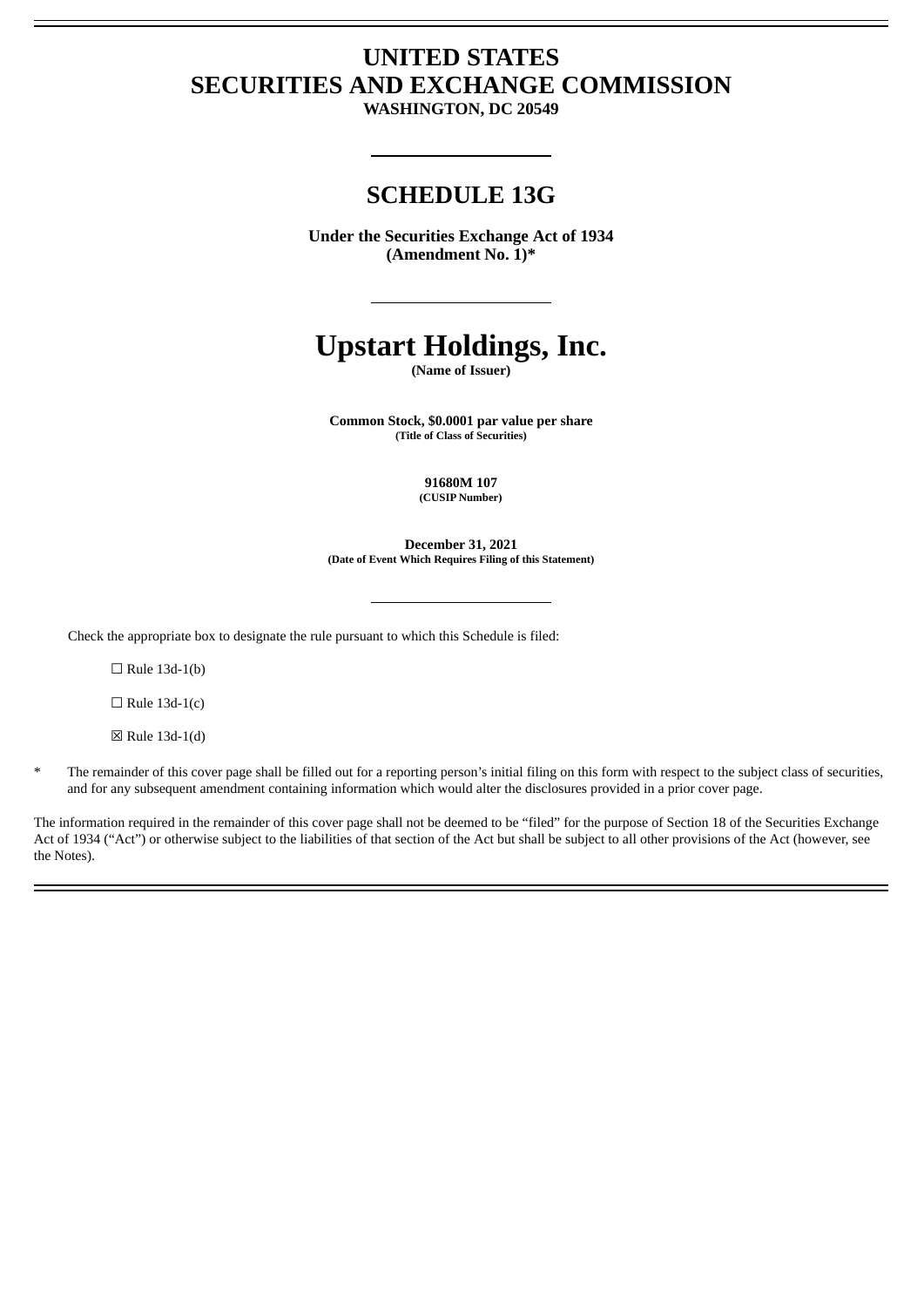CUSIP No. 91680M 107 **13G** Page 2 of 12 Pages

| 1              | <b>NAMES OF REPORTING PERSONS</b>                                                                        |   |                                                              |  |  |  |  |
|----------------|----------------------------------------------------------------------------------------------------------|---|--------------------------------------------------------------|--|--|--|--|
|                | Khosla Ventures Seed B, LP                                                                               |   |                                                              |  |  |  |  |
| $\overline{2}$ | CHECK THE APPROPRIATE BOX IF A MEMBER OF A GROUP (SEE INSTRUCTIONS)<br>(a) $\Box$<br>(b) $\boxtimes$ (1) |   |                                                              |  |  |  |  |
| 3              | <b>SEC USE ONLY</b>                                                                                      |   |                                                              |  |  |  |  |
| $\overline{4}$ |                                                                                                          |   | CITIZENSHIP OR PLACE OF ORGANIZATION                         |  |  |  |  |
|                |                                                                                                          |   | Delaware, United States of America                           |  |  |  |  |
|                |                                                                                                          | 5 | <b>SOLE VOTING POWER</b>                                     |  |  |  |  |
|                | <b>NUMBER OF</b>                                                                                         |   | $\overline{0}$                                               |  |  |  |  |
|                | <b>SHARES</b>                                                                                            | 6 | <b>SHARED VOTING POWER</b>                                   |  |  |  |  |
|                | <b>BENEFICIALLY</b><br><b>OWNED BY</b>                                                                   |   | 0(2)                                                         |  |  |  |  |
|                | <b>EACH</b>                                                                                              | 7 | <b>SOLE DISPOSITIVE POWER</b>                                |  |  |  |  |
|                | <b>REPORTING</b><br><b>PERSON</b>                                                                        |   |                                                              |  |  |  |  |
|                | WITH:                                                                                                    |   | $\Omega$<br>SHARED DISPOSITIVE POWER                         |  |  |  |  |
|                |                                                                                                          | 8 |                                                              |  |  |  |  |
|                |                                                                                                          |   | 0(2)                                                         |  |  |  |  |
| 9              |                                                                                                          |   | AGGREGATE AMOUNT BENEFICIALLY OWNED BY EACH REPORTING PERSON |  |  |  |  |
|                | 0(2)                                                                                                     |   |                                                              |  |  |  |  |
| 10             | CHECK IF THE AGGREGATE AMOUNT IN ROW (9) EXCLUDES CERTAIN SHARES (SEE INSTRUCTIONS)                      |   |                                                              |  |  |  |  |
|                | $\Box$                                                                                                   |   |                                                              |  |  |  |  |
| 11             |                                                                                                          |   | PERCENT OF CLASS REPRESENTED BY AMOUNT IN ROW (9)            |  |  |  |  |
|                |                                                                                                          |   |                                                              |  |  |  |  |
| 12             | $0\%$ (3)                                                                                                |   | TYPE OF REPORTING PERSON (SEE INSTRUCTIONS)                  |  |  |  |  |
|                |                                                                                                          |   |                                                              |  |  |  |  |
|                | PN                                                                                                       |   |                                                              |  |  |  |  |

(1) This statement on Schedule 13G is filed by Khosla Ventures Seed B, LP ("Seed B"), Khosla Ventures Seed B (CF), LP ("Seed B (CF)"), Khosla Ventures Seed Associates B, LLC ("Seed B Associates"), Khosla Ventures V, LP ("KV V"), Khosla Ventures Associates V, LLC ("KVA V"), VK Services, LLC ("VK Services") and Vinod Khosla ("Khosla," together with Seed B, Seed B (CF), Seed B Associates, KV V, KVA V and VK Services collectively, the "Reporting Persons"). The Reporting Persons expressly disclaim status as a "group" for purposes of this Schedule 13G.

(2) Represents shares owned by Seed B. The general partner of Seed B is Seed B Associates. VK Services is the sole manager of Seed B Associates. Khosla is the managing member of VK Services. Each of Khosla, VK Services and Seed B Associates possesses power to direct the voting and disposition of the shares owned by Seed B, and each of Seed B Associates, VK Services and Khosla may be deemed to have indirect beneficial ownership of such shares.

(3) The percentages set forth on the cover sheets are calculated based on 81,957,413 shares of Common Stock outstanding as of November 4, 2021 as set forth in the Issuer's Quarterly Report on Form 10-Q as filed with the Securities and Exchange Commission on November 12, 2021 (the "Form 10-Q").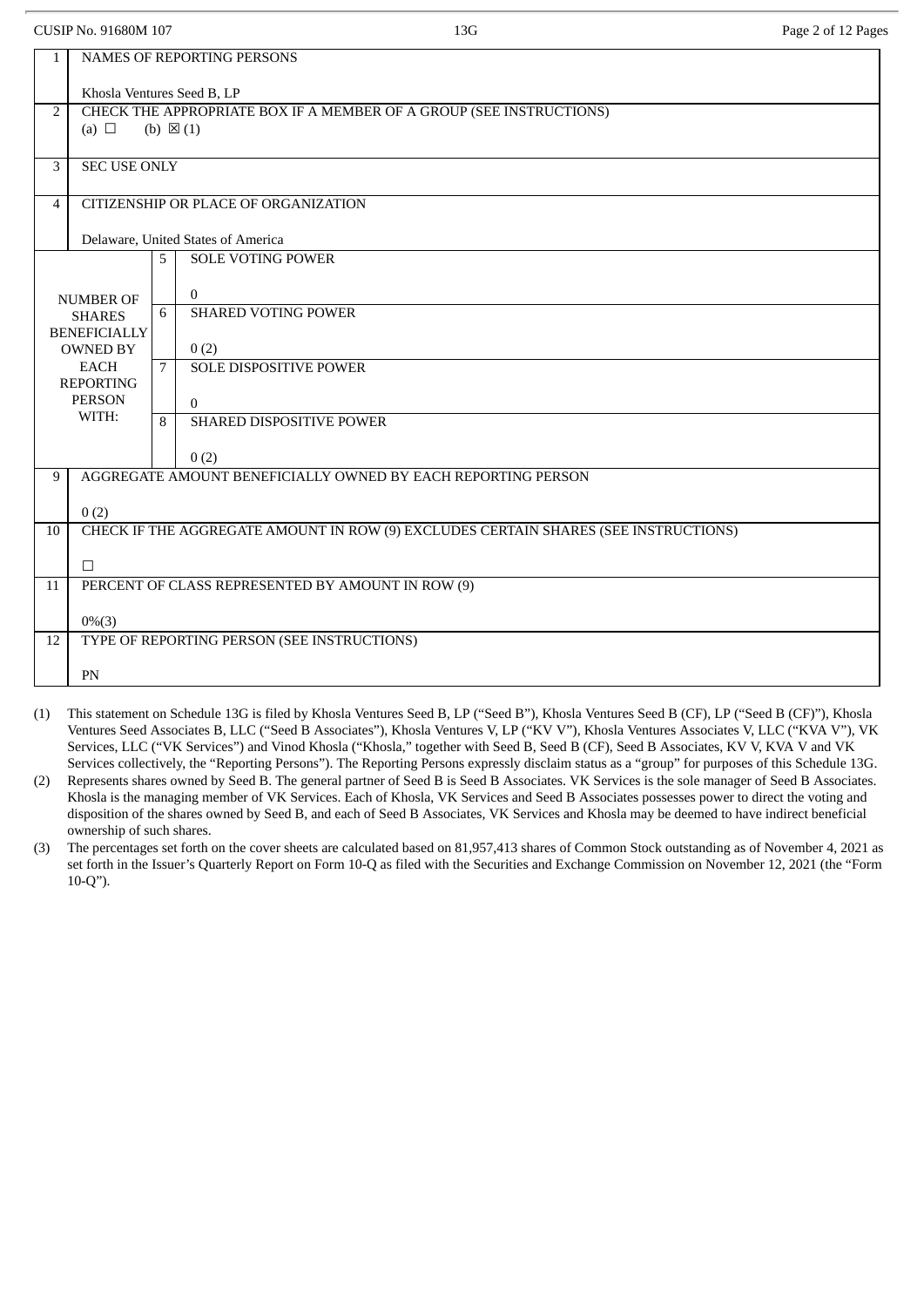CUSIP No. 91680M 107 2012 13G 2012 Page 3 of 12 Pages 3 of 12 Pages

| 1                             | NAMES OF REPORTING PERSONS                                                                  |                                                              |  |  |  |  |  |  |
|-------------------------------|---------------------------------------------------------------------------------------------|--------------------------------------------------------------|--|--|--|--|--|--|
|                               | Khosla Ventures Seed B (CF), LP                                                             |                                                              |  |  |  |  |  |  |
| $\overline{2}$                | CHECK THE APPROPRIATE BOX IF A MEMBER OF A GROUP (SEE INSTRUCTIONS)                         |                                                              |  |  |  |  |  |  |
|                               | (a) $\Box$<br>(b) $\boxtimes$ (1)                                                           |                                                              |  |  |  |  |  |  |
| 3                             | <b>SEC USE ONLY</b>                                                                         |                                                              |  |  |  |  |  |  |
|                               |                                                                                             |                                                              |  |  |  |  |  |  |
| $\overline{4}$                |                                                                                             | CITIZENSHIP OR PLACE OF ORGANIZATION                         |  |  |  |  |  |  |
|                               |                                                                                             | Delaware, United States of America                           |  |  |  |  |  |  |
|                               |                                                                                             | <b>SOLE VOTING POWER</b><br>5                                |  |  |  |  |  |  |
|                               |                                                                                             |                                                              |  |  |  |  |  |  |
|                               | <b>NUMBER OF</b>                                                                            | $\overline{0}$<br><b>SHARED VOTING POWER</b><br>6            |  |  |  |  |  |  |
|                               | <b>SHARES</b><br><b>BENEFICIALLY</b>                                                        |                                                              |  |  |  |  |  |  |
|                               | <b>OWNED BY</b>                                                                             | 0(2)                                                         |  |  |  |  |  |  |
|                               | <b>EACH</b>                                                                                 | <b>SOLE DISPOSITIVE POWER</b><br>7                           |  |  |  |  |  |  |
|                               | <b>REPORTING</b><br><b>PERSON</b>                                                           |                                                              |  |  |  |  |  |  |
|                               | WITH:                                                                                       | $\theta$                                                     |  |  |  |  |  |  |
| SHARED DISPOSITIVE POWER<br>8 |                                                                                             |                                                              |  |  |  |  |  |  |
|                               |                                                                                             | 0(2)                                                         |  |  |  |  |  |  |
| 9                             |                                                                                             | AGGREGATE AMOUNT BENEFICIALLY OWNED BY EACH REPORTING PERSON |  |  |  |  |  |  |
|                               |                                                                                             |                                                              |  |  |  |  |  |  |
| 10                            | 0(2)<br>CHECK IF THE AGGREGATE AMOUNT IN ROW (9) EXCLUDES CERTAIN SHARES (SEE INSTRUCTIONS) |                                                              |  |  |  |  |  |  |
|                               |                                                                                             |                                                              |  |  |  |  |  |  |
|                               | $\Box$                                                                                      |                                                              |  |  |  |  |  |  |
| 11                            | PERCENT OF CLASS REPRESENTED BY AMOUNT IN ROW (9)                                           |                                                              |  |  |  |  |  |  |
|                               | $0\%$ (3)                                                                                   |                                                              |  |  |  |  |  |  |
| 12                            | TYPE OF REPORTING PERSON (SEE INSTRUCTIONS)                                                 |                                                              |  |  |  |  |  |  |
|                               |                                                                                             |                                                              |  |  |  |  |  |  |
|                               | PN                                                                                          |                                                              |  |  |  |  |  |  |

(1) This statement on Schedule 13G is filed by the Reporting Persons. The Reporting Persons expressly disclaim status as a "group" for purposes of this Schedule 13G.

(2) Represents shares owned by Seed B (CF). The general partner of Seed B (CF) is Seed B Associates. VK Services is the sole manager of Seed B Associates. Khosla is the managing member of VK Services. Each of Khosla, VK Services and Seed B Associates possesses power to direct the voting and disposition of the shares owned by Seed B (CF), and each of Seed B Associates, VK Services and Khosla may be deemed to have indirect beneficial ownership of such shares.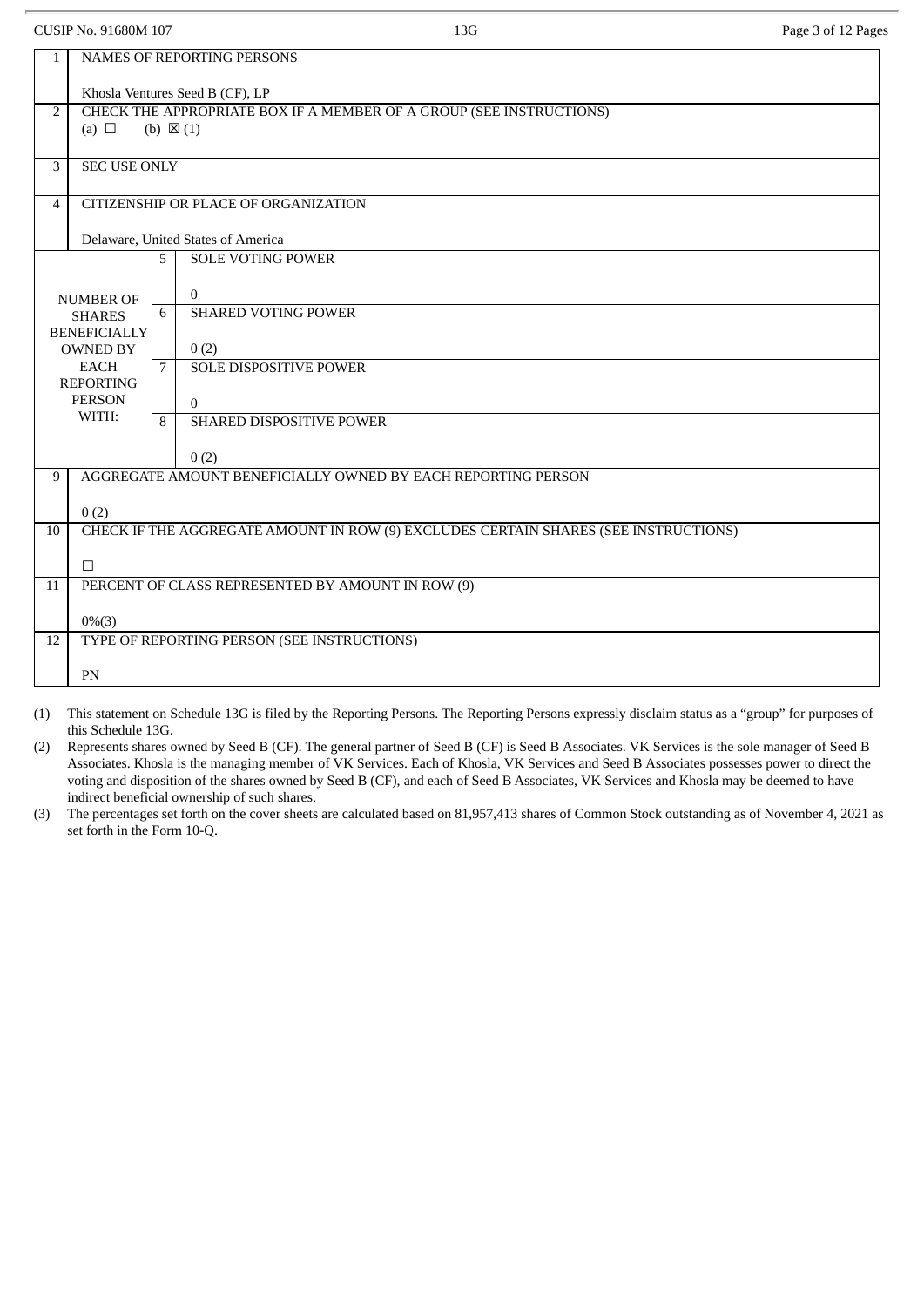CUSIP No. 91680M 107 2012 13G 2012 13G 2012 13G 2012 13G 2012 13G 2012 13G 2012 13G 2012 13G 2012 13G 2012 13G

| $\mathbf{1}$ | NAMES OF REPORTING PERSONS                                                                               |                                                                                     |  |  |  |  |  |
|--------------|----------------------------------------------------------------------------------------------------------|-------------------------------------------------------------------------------------|--|--|--|--|--|
|              | Khosla Ventures Seed Associates B, LLC                                                                   |                                                                                     |  |  |  |  |  |
| 2            | CHECK THE APPROPRIATE BOX IF A MEMBER OF A GROUP (SEE INSTRUCTIONS)<br>(a) $\Box$<br>(b) $\boxtimes$ (1) |                                                                                     |  |  |  |  |  |
|              |                                                                                                          |                                                                                     |  |  |  |  |  |
| 3            | <b>SEC USE ONLY</b>                                                                                      |                                                                                     |  |  |  |  |  |
| 4            |                                                                                                          | CITIZENSHIP OR PLACE OF ORGANIZATION                                                |  |  |  |  |  |
|              |                                                                                                          | Delaware, United States of America                                                  |  |  |  |  |  |
|              |                                                                                                          | <b>SOLE VOTING POWER</b><br>5                                                       |  |  |  |  |  |
|              | <b>NUMBER OF</b>                                                                                         | $\Omega$                                                                            |  |  |  |  |  |
|              | <b>SHARES</b><br><b>BENEFICIALLY</b>                                                                     | <b>SHARED VOTING POWER</b><br>6                                                     |  |  |  |  |  |
|              | <b>OWNED BY</b>                                                                                          | 0(2)                                                                                |  |  |  |  |  |
|              | <b>EACH</b><br><b>REPORTING</b>                                                                          | <b>SOLE DISPOSITIVE POWER</b><br>7                                                  |  |  |  |  |  |
|              | <b>PERSON</b><br>WITH:                                                                                   | $\Omega$                                                                            |  |  |  |  |  |
|              |                                                                                                          | SHARED DISPOSITIVE POWER<br>8                                                       |  |  |  |  |  |
|              |                                                                                                          | 0(2)                                                                                |  |  |  |  |  |
| 9            |                                                                                                          | AGGREGATE AMOUNT BENEFICIALLY OWNED BY EACH REPORTING PERSON                        |  |  |  |  |  |
|              | 0(2)                                                                                                     |                                                                                     |  |  |  |  |  |
| 10           |                                                                                                          | CHECK IF THE AGGREGATE AMOUNT IN ROW (9) EXCLUDES CERTAIN SHARES (SEE INSTRUCTIONS) |  |  |  |  |  |
|              | $\Box$                                                                                                   |                                                                                     |  |  |  |  |  |
| 11           |                                                                                                          | PERCENT OF CLASS REPRESENTED BY AMOUNT IN ROW (9)                                   |  |  |  |  |  |
|              | $0\%$ (3)                                                                                                |                                                                                     |  |  |  |  |  |
| 12           |                                                                                                          | TYPE OF REPORTING PERSON (SEE INSTRUCTIONS)                                         |  |  |  |  |  |
|              | 00                                                                                                       |                                                                                     |  |  |  |  |  |

(1) This statement on Schedule 13G is filed by the Reporting Persons. The Reporting Persons expressly disclaim status as a "group" for purposes of this Schedule 13G.

(2) Shares beneficially owned by Seed B Associates represent Common Stock held by Seed B and Seed B (CF). The general partner of Seed B and Seed B (CF) is Seed B Associates. VK Services is the sole manager of Seed B Associates. Khosla is the managing member of VK Services. Each of Khosla, VK Services and Seed B Associates possesses power to direct the voting and disposition of the shares owned by Seed B and Seed B (CF), and each of Seed B Associates, VK Services and Khosla may be deemed to have indirect beneficial ownership of such shares.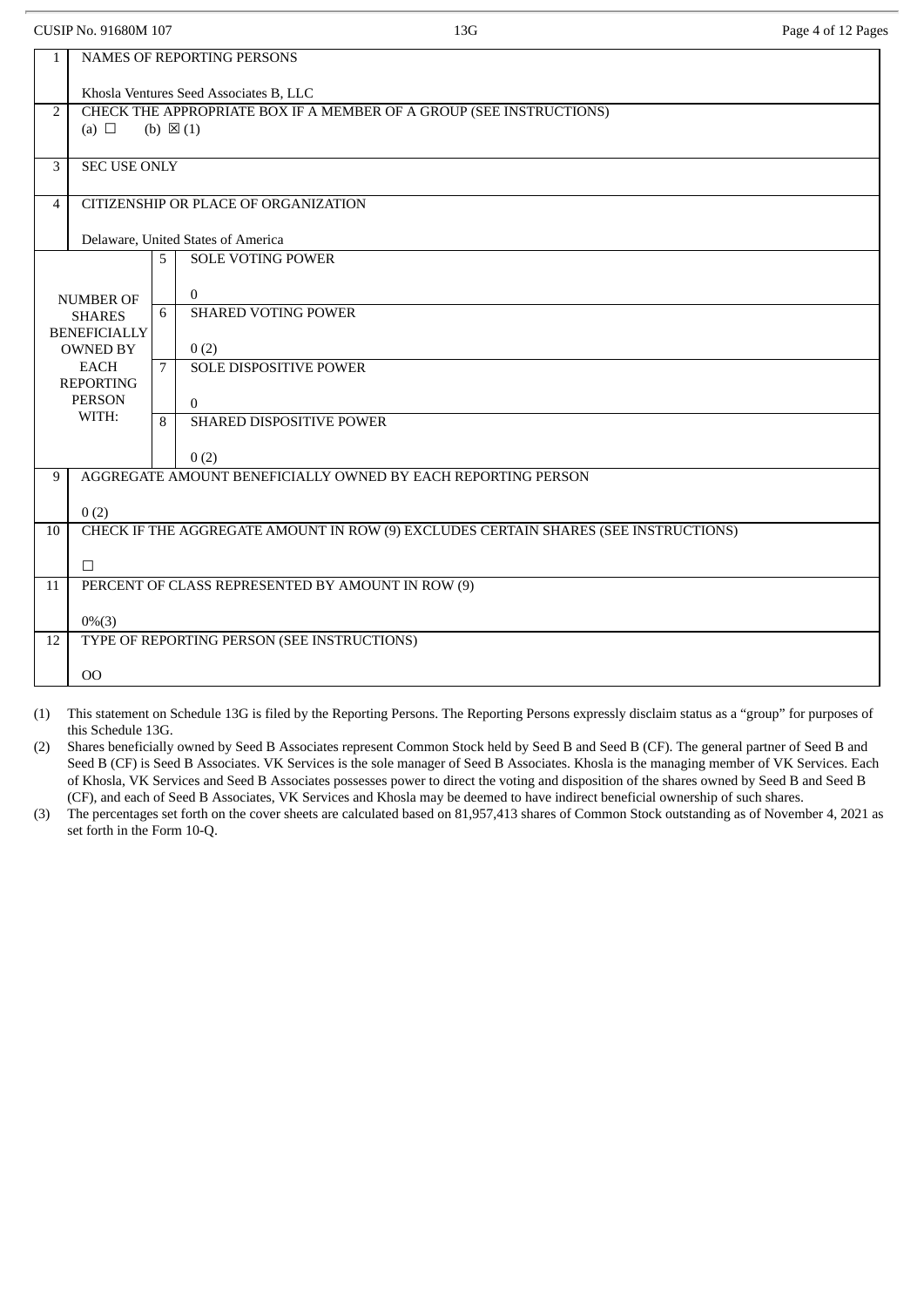CUSIP No. 91680M 107 2012 13G 2012 13G 2012 13G 2012 13G 2012 13G 2012 13G 2012 13G 2012 13G 2012 13G 2012 13G

| 1              | <b>NAMES OF REPORTING PERSONS</b>                                                   |   |                                                              |  |  |  |  |  |
|----------------|-------------------------------------------------------------------------------------|---|--------------------------------------------------------------|--|--|--|--|--|
|                | Khosla Ventures V, LP                                                               |   |                                                              |  |  |  |  |  |
| $\overline{2}$ | CHECK THE APPROPRIATE BOX IF A MEMBER OF A GROUP (SEE INSTRUCTIONS)                 |   |                                                              |  |  |  |  |  |
|                | (a) $\Box$<br>(b) $\boxtimes$ (1)                                                   |   |                                                              |  |  |  |  |  |
| 3              | <b>SEC USE ONLY</b>                                                                 |   |                                                              |  |  |  |  |  |
|                |                                                                                     |   |                                                              |  |  |  |  |  |
| $\overline{4}$ |                                                                                     |   | CITIZENSHIP OR PLACE OF ORGANIZATION                         |  |  |  |  |  |
|                |                                                                                     |   | Delaware, United States of America                           |  |  |  |  |  |
|                |                                                                                     | 5 | <b>SOLE VOTING POWER</b>                                     |  |  |  |  |  |
|                | <b>NUMBER OF</b>                                                                    |   | $\overline{0}$                                               |  |  |  |  |  |
|                | <b>SHARES</b>                                                                       | 6 | <b>SHARED VOTING POWER</b>                                   |  |  |  |  |  |
|                | <b>BENEFICIALLY</b><br><b>OWNED BY</b>                                              |   |                                                              |  |  |  |  |  |
|                | <b>EACH</b>                                                                         | 7 | 0(2)<br><b>SOLE DISPOSITIVE POWER</b>                        |  |  |  |  |  |
|                | <b>REPORTING</b>                                                                    |   |                                                              |  |  |  |  |  |
|                | <b>PERSON</b><br>WITH:                                                              | 8 | $\theta$<br>SHARED DISPOSITIVE POWER                         |  |  |  |  |  |
|                |                                                                                     |   |                                                              |  |  |  |  |  |
|                |                                                                                     |   | 0(2)                                                         |  |  |  |  |  |
| 9              |                                                                                     |   | AGGREGATE AMOUNT BENEFICIALLY OWNED BY EACH REPORTING PERSON |  |  |  |  |  |
|                | 0(2)                                                                                |   |                                                              |  |  |  |  |  |
| 10             | CHECK IF THE AGGREGATE AMOUNT IN ROW (9) EXCLUDES CERTAIN SHARES (SEE INSTRUCTIONS) |   |                                                              |  |  |  |  |  |
|                | $\Box$                                                                              |   |                                                              |  |  |  |  |  |
| 11             | PERCENT OF CLASS REPRESENTED BY AMOUNT IN ROW (9)                                   |   |                                                              |  |  |  |  |  |
|                |                                                                                     |   |                                                              |  |  |  |  |  |
| 12             | $0\%$ (3)<br>TYPE OF REPORTING PERSON (SEE INSTRUCTIONS)                            |   |                                                              |  |  |  |  |  |
|                |                                                                                     |   |                                                              |  |  |  |  |  |
|                | PN                                                                                  |   |                                                              |  |  |  |  |  |

(1) This statement on Schedule 13G is filed by the Reporting Persons. The Reporting Persons expressly disclaim status as a "group" for purposes of this Schedule 13G.

(2) Represents ownership by KV V. The general partner of KV V is KVA V. VK Services is the sole manager of KVA V. Khosla is the managing member of VK Services. Each of Khosla, VK Services and KVA V possesses power to direct the voting and disposition of the shares owned by KV V, and each of Khosla, VK Services and KVA V may be deemed to have indirect beneficial ownership of such shares.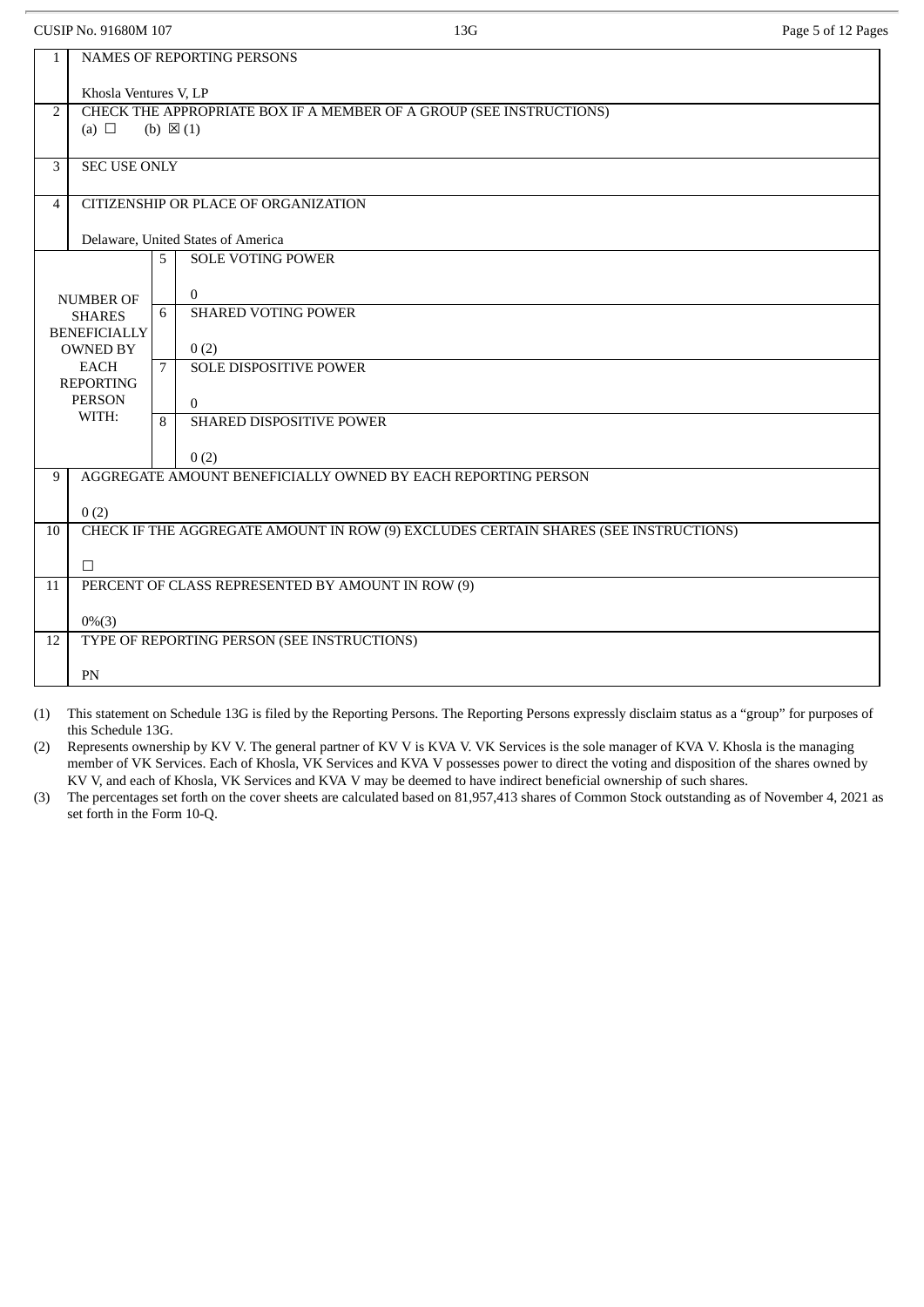CUSIP No. 91680M 107 **13G** Page 6 of 12 Pages

| $\mathbf{1}$   | NAMES OF REPORTING PERSONS                                                                 |   |                                                                                     |  |  |  |  |
|----------------|--------------------------------------------------------------------------------------------|---|-------------------------------------------------------------------------------------|--|--|--|--|
|                | Khosla Ventures Associates V, LLC                                                          |   |                                                                                     |  |  |  |  |
| $\overline{2}$ | CHECK THE APPROPRIATE BOX IF A MEMBER OF A GROUP (SEE INSTRUCTIONS)<br>(b) $\boxtimes$ (1) |   |                                                                                     |  |  |  |  |
|                | (a) $\Box$                                                                                 |   |                                                                                     |  |  |  |  |
| 3              | <b>SEC USE ONLY</b>                                                                        |   |                                                                                     |  |  |  |  |
|                |                                                                                            |   |                                                                                     |  |  |  |  |
| 4              |                                                                                            |   | CITIZENSHIP OR PLACE OF ORGANIZATION                                                |  |  |  |  |
|                |                                                                                            |   | Delaware, United States of America                                                  |  |  |  |  |
|                |                                                                                            | 5 | <b>SOLE VOTING POWER</b>                                                            |  |  |  |  |
|                | <b>NUMBER OF</b>                                                                           |   | $\overline{0}$                                                                      |  |  |  |  |
|                | <b>SHARES</b>                                                                              | 6 | <b>SHARED VOTING POWER</b>                                                          |  |  |  |  |
|                | <b>BENEFICIALLY</b>                                                                        |   |                                                                                     |  |  |  |  |
|                | <b>OWNED BY</b><br>EACH                                                                    | 7 | 0(2)<br><b>SOLE DISPOSITIVE POWER</b>                                               |  |  |  |  |
|                | <b>REPORTING</b>                                                                           |   |                                                                                     |  |  |  |  |
|                | <b>PERSON</b><br>WITH:                                                                     |   | $\Omega$                                                                            |  |  |  |  |
|                |                                                                                            | 8 | SHARED DISPOSITIVE POWER                                                            |  |  |  |  |
|                |                                                                                            |   | 0(2)                                                                                |  |  |  |  |
| 9              |                                                                                            |   | AGGREGATE AMOUNT BENEFICIALLY OWNED BY EACH REPORTING PERSON                        |  |  |  |  |
|                | 0(2)                                                                                       |   |                                                                                     |  |  |  |  |
| 10             |                                                                                            |   | CHECK IF THE AGGREGATE AMOUNT IN ROW (9) EXCLUDES CERTAIN SHARES (SEE INSTRUCTIONS) |  |  |  |  |
|                | $\Box$                                                                                     |   |                                                                                     |  |  |  |  |
| 11             | PERCENT OF CLASS REPRESENTED BY AMOUNT IN ROW (9)                                          |   |                                                                                     |  |  |  |  |
|                |                                                                                            |   |                                                                                     |  |  |  |  |
| 12             | $0\%$ (3)<br>TYPE OF REPORTING PERSON (SEE INSTRUCTIONS)                                   |   |                                                                                     |  |  |  |  |
|                |                                                                                            |   |                                                                                     |  |  |  |  |
|                | 00                                                                                         |   |                                                                                     |  |  |  |  |

(1) This statement on Schedule 13G is filed by the Reporting Persons. The Reporting Persons expressly disclaim status as a "group" for purposes of this Schedule 13G.

(2) Shares beneficially owned by KVA V represent Common Stock held by KV V. The general partner of KV V is KVA V. VK Services is the sole manager of KVA V. Khosla is the managing member of VK Services. Each of Khosla, VK Services and KVA V possesses power to direct the voting and disposition of the shares owned by KV V, and each of Khosla, VK Services and KVA V may be deemed to have indirect beneficial ownership of such shares.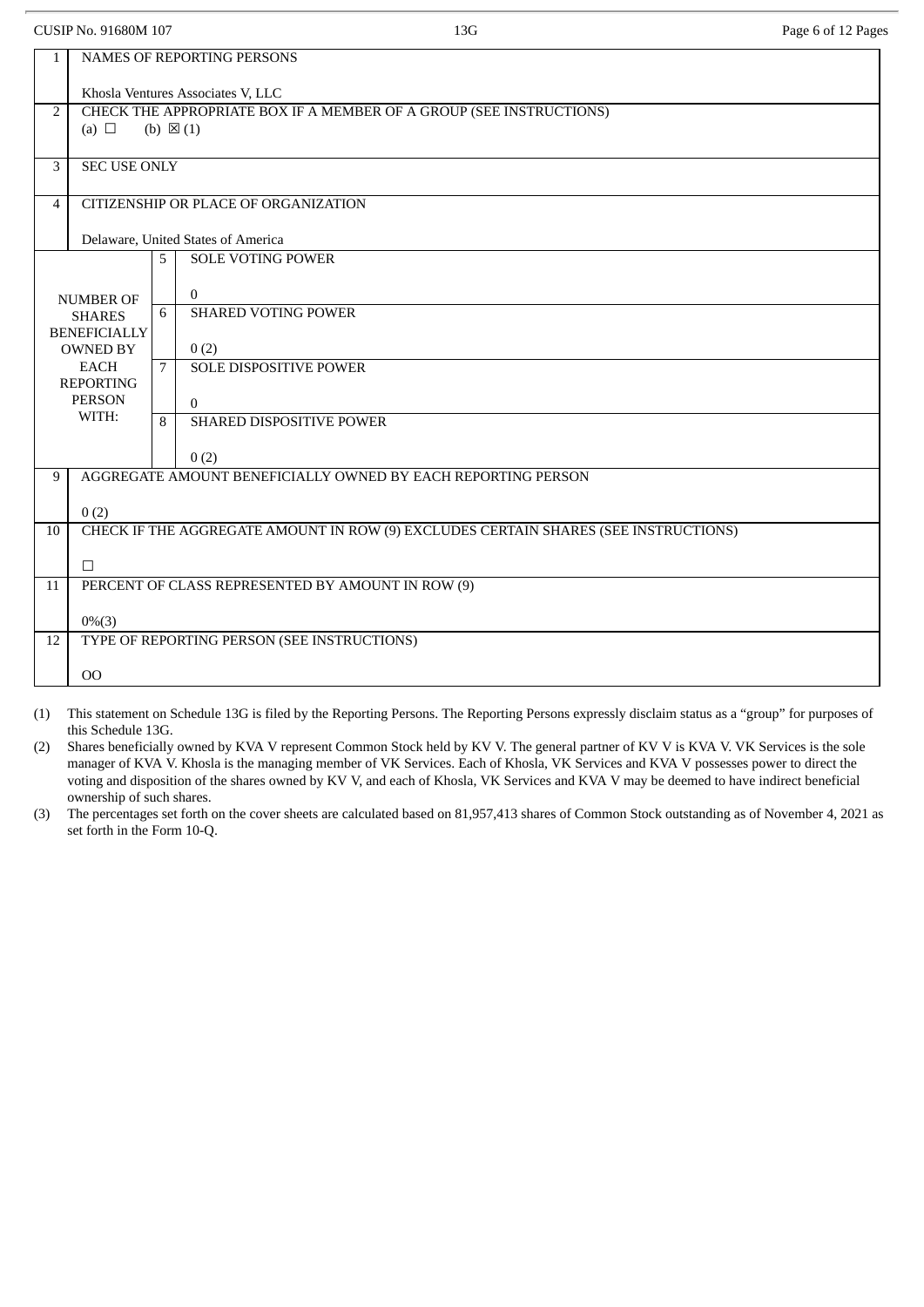CUSIP No. 91680M 107 2012 Page 7 of 12 Pages

| $\mathbf{1}$   | <b>NAMES OF REPORTING PERSONS</b>                                                                  |   |                                                              |  |  |  |  |  |
|----------------|----------------------------------------------------------------------------------------------------|---|--------------------------------------------------------------|--|--|--|--|--|
|                | VK Services, LLC                                                                                   |   |                                                              |  |  |  |  |  |
| $\overline{2}$ | CHECK THE APPROPRIATE BOX IF A MEMBER OF A GROUP (SEE INSTRUCTIONS)                                |   |                                                              |  |  |  |  |  |
|                | (a) $\Box$<br>(b) $\boxtimes$ (1)                                                                  |   |                                                              |  |  |  |  |  |
| 3              | <b>SEC USE ONLY</b>                                                                                |   |                                                              |  |  |  |  |  |
|                |                                                                                                    |   |                                                              |  |  |  |  |  |
| $\overline{4}$ |                                                                                                    |   | CITIZENSHIP OR PLACE OF ORGANIZATION                         |  |  |  |  |  |
|                |                                                                                                    |   | Delaware, United States of America                           |  |  |  |  |  |
|                |                                                                                                    | 5 | <b>SOLE VOTING POWER</b>                                     |  |  |  |  |  |
|                |                                                                                                    |   | $\overline{0}$                                               |  |  |  |  |  |
|                | <b>NUMBER OF</b>                                                                                   | 6 | <b>SHARED VOTING POWER</b>                                   |  |  |  |  |  |
|                | <b>SHARES</b><br><b>BENEFICIALLY</b>                                                               |   |                                                              |  |  |  |  |  |
|                | <b>OWNED BY</b>                                                                                    |   | 784,931 (2)                                                  |  |  |  |  |  |
|                | EACH                                                                                               | 7 | <b>SOLE DISPOSITIVE POWER</b>                                |  |  |  |  |  |
|                | <b>REPORTING</b><br><b>PERSON</b>                                                                  |   |                                                              |  |  |  |  |  |
|                | WITH:                                                                                              |   | $\overline{0}$                                               |  |  |  |  |  |
|                |                                                                                                    | 8 | SHARED DISPOSITIVE POWER                                     |  |  |  |  |  |
|                |                                                                                                    |   | 784,931 (2)                                                  |  |  |  |  |  |
| 9              |                                                                                                    |   | AGGREGATE AMOUNT BENEFICIALLY OWNED BY EACH REPORTING PERSON |  |  |  |  |  |
|                |                                                                                                    |   |                                                              |  |  |  |  |  |
| 10             | 784,931 (2)<br>CHECK IF THE AGGREGATE AMOUNT IN ROW (9) EXCLUDES CERTAIN SHARES (SEE INSTRUCTIONS) |   |                                                              |  |  |  |  |  |
|                |                                                                                                    |   |                                                              |  |  |  |  |  |
|                | $\Box$                                                                                             |   |                                                              |  |  |  |  |  |
| 11             | PERCENT OF CLASS REPRESENTED BY AMOUNT IN ROW (9)                                                  |   |                                                              |  |  |  |  |  |
|                | $1.0\%(3)$                                                                                         |   |                                                              |  |  |  |  |  |
| 12             | TYPE OF REPORTING PERSON (SEE INSTRUCTIONS)                                                        |   |                                                              |  |  |  |  |  |
|                |                                                                                                    |   |                                                              |  |  |  |  |  |
|                | 00                                                                                                 |   |                                                              |  |  |  |  |  |

(1) This statement on Schedule 13G is filed by the Reporting Persons. The Reporting Persons expressly disclaim status as a "group" for purposes of this Schedule 13G.

(2) All of the shares beneficially owned by VK Services are comprised of Common Stock held by VK Services. Khosla possesses power to direct the voting and disposition of the shares owned by VK Services, and Khosla may be deemed to have indirect beneficial ownership over such shares.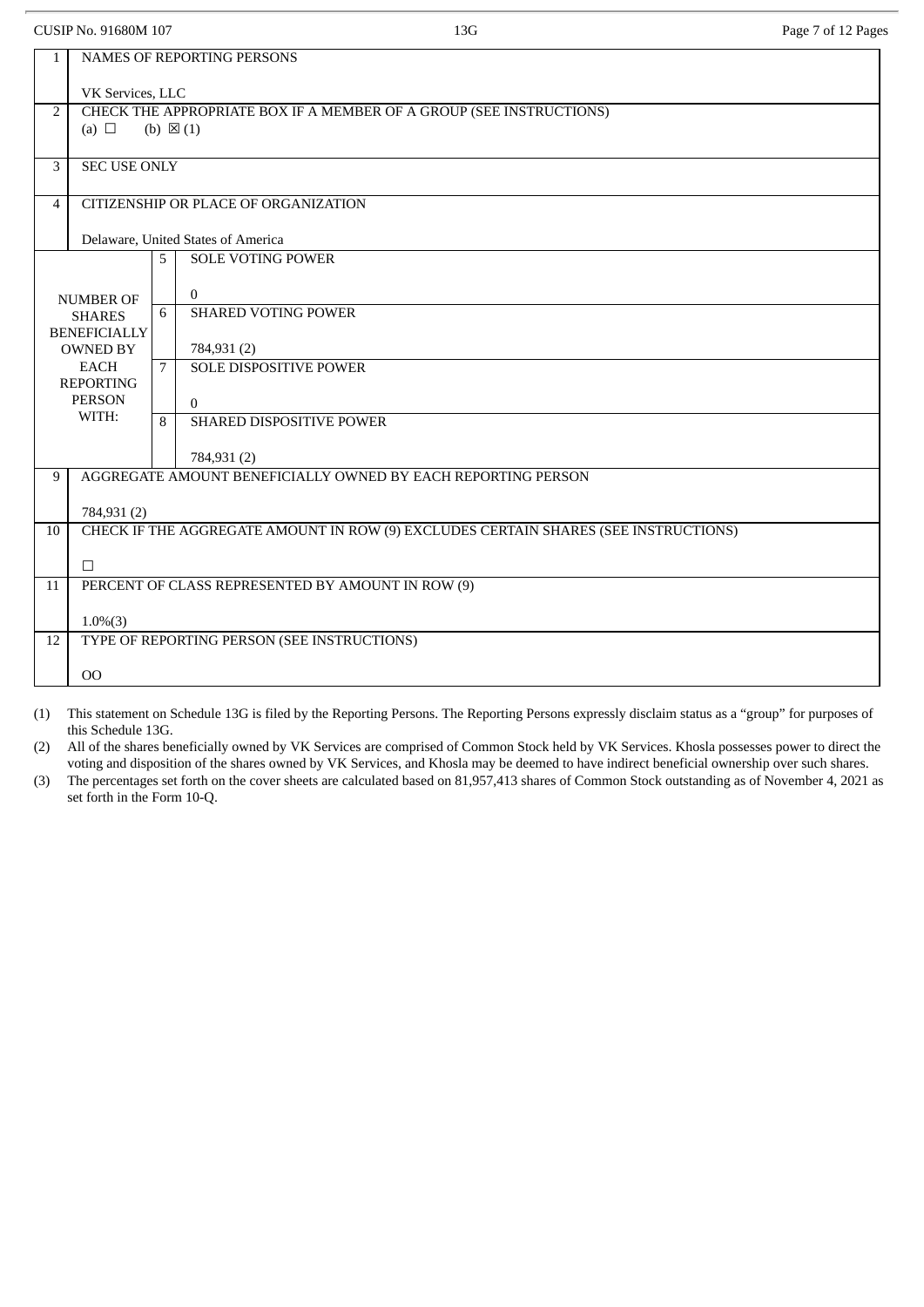CUSIP No. 91680M 107 2012 Page 8 of 12 Pages

| $\mathbf{1}$   | NAMES OF REPORTING PERSONS                                          |   |                                                                                     |  |  |  |  |  |
|----------------|---------------------------------------------------------------------|---|-------------------------------------------------------------------------------------|--|--|--|--|--|
|                | Vinod Khosla                                                        |   |                                                                                     |  |  |  |  |  |
| $\overline{2}$ | CHECK THE APPROPRIATE BOX IF A MEMBER OF A GROUP (SEE INSTRUCTIONS) |   |                                                                                     |  |  |  |  |  |
|                | (a) $\Box$                                                          |   | (b) $\boxtimes$ (1)                                                                 |  |  |  |  |  |
| 3              | <b>SEC USE ONLY</b>                                                 |   |                                                                                     |  |  |  |  |  |
|                |                                                                     |   |                                                                                     |  |  |  |  |  |
| 4              |                                                                     |   | CITIZENSHIP OR PLACE OF ORGANIZATION                                                |  |  |  |  |  |
|                | <b>United States of America</b>                                     |   |                                                                                     |  |  |  |  |  |
|                |                                                                     | 5 | <b>SOLE VOTING POWER</b>                                                            |  |  |  |  |  |
|                |                                                                     |   | $\overline{0}$                                                                      |  |  |  |  |  |
|                | <b>NUMBER OF</b><br><b>SHARES</b>                                   | 6 | <b>SHARED VOTING POWER</b>                                                          |  |  |  |  |  |
|                | <b>BENEFICIALLY</b>                                                 |   |                                                                                     |  |  |  |  |  |
|                | <b>OWNED BY</b>                                                     |   | 784,931 (2)                                                                         |  |  |  |  |  |
|                | <b>EACH</b><br><b>REPORTING</b>                                     | 7 | <b>SOLE DISPOSITIVE POWER</b>                                                       |  |  |  |  |  |
|                | <b>PERSON</b>                                                       |   | $\Omega$                                                                            |  |  |  |  |  |
|                | WITH:                                                               | 8 | SHARED DISPOSITIVE POWER                                                            |  |  |  |  |  |
|                |                                                                     |   | 784,931 (2)                                                                         |  |  |  |  |  |
| 9              |                                                                     |   | AGGREGATE AMOUNT BENEFICIALLY OWNED BY EACH REPORTING PERSON                        |  |  |  |  |  |
|                |                                                                     |   |                                                                                     |  |  |  |  |  |
| 10             | 784,931 (2)                                                         |   | CHECK IF THE AGGREGATE AMOUNT IN ROW (9) EXCLUDES CERTAIN SHARES (SEE INSTRUCTIONS) |  |  |  |  |  |
|                |                                                                     |   |                                                                                     |  |  |  |  |  |
|                | $\Box$                                                              |   |                                                                                     |  |  |  |  |  |
| 11             | PERCENT OF CLASS REPRESENTED BY AMOUNT IN ROW (9)                   |   |                                                                                     |  |  |  |  |  |
|                | $1.0\%(3)$                                                          |   |                                                                                     |  |  |  |  |  |
| 12             |                                                                     |   | TYPE OF REPORTING PERSON (SEE INSTRUCTIONS)                                         |  |  |  |  |  |
|                |                                                                     |   |                                                                                     |  |  |  |  |  |
|                | IN                                                                  |   |                                                                                     |  |  |  |  |  |

(1) This statement on Schedule 13G is filed by the Reporting Persons. The Reporting Persons expressly disclaim status as a "group" for purposes of this Schedule 13G.

(2) All of the shares beneficially owned by Khosla are comprised of Common Stock held by VK Services. Khosla possesses power to direct the voting and disposition of the shares owned by VK Services, and Khosla may be deemed to have indirect beneficial ownership of such shares.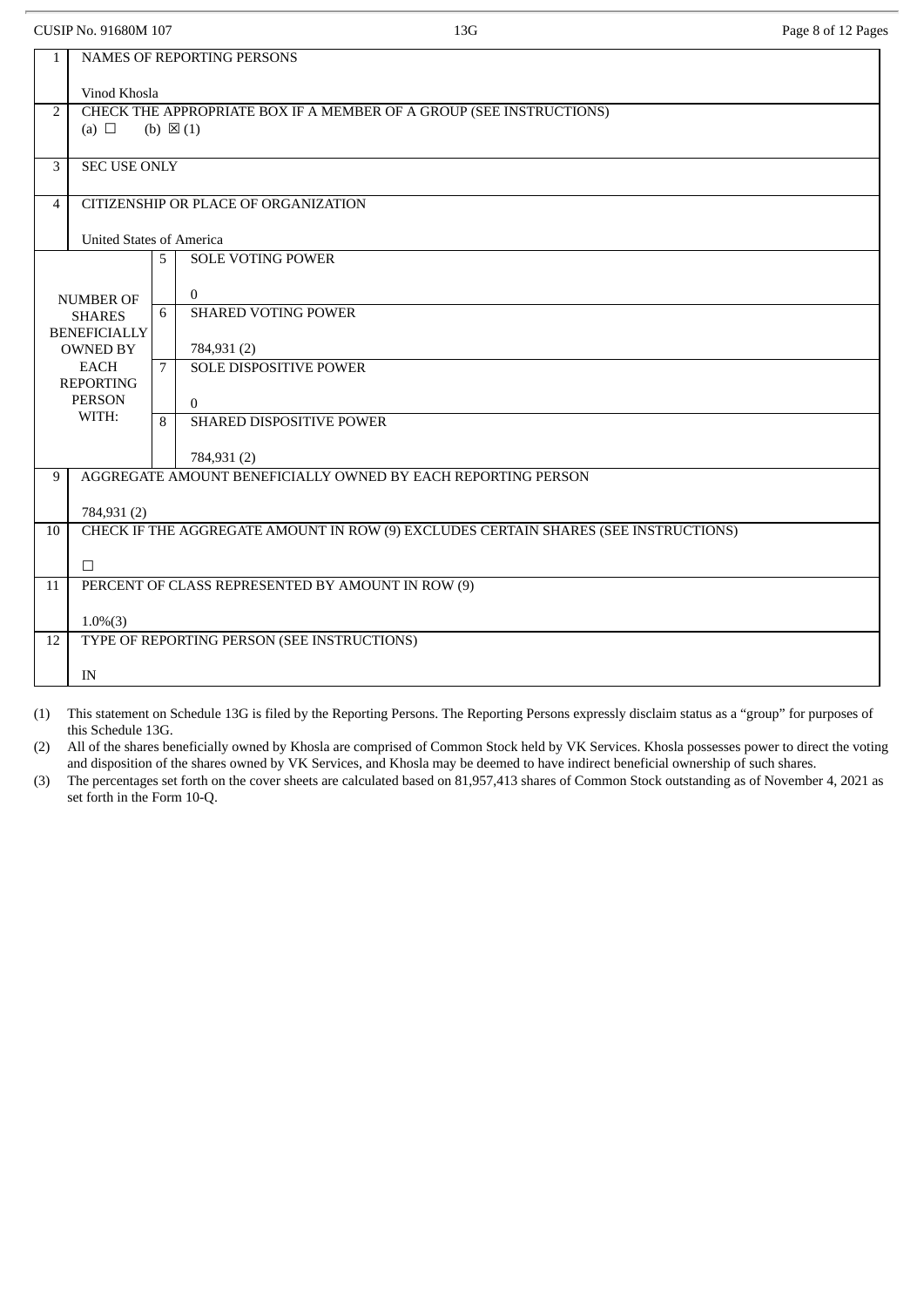#### CUSIP No. 91680M 107 **13G** Page 9 of 12 Pages

#### **Explanatory Note**

This Amendment No. 1 to the statement on Schedule 13G (this "Amendment No. 1") amends and restates the statement on Schedule 13G filed on February 12, 2021 (the "Schedule 13G").

#### **Item 1(a). Name of Issuer:**

Upstart Holdings, Inc.

#### **Item 1(b). Address of Issuer's Principal Executive Officers:**

2950 S. Delaware Street, Suite 300 San Mateo, California 94403

#### **Item 2(a). Name of Person(s) Filing:**

Khosla Ventures Seed B, LP ("Seed B") Khosla Ventures Seed B (CF), LP ("Seed B (CF)") Khosla Ventures Seed Associates B, LLC ("Seed B Associates") Khosla Ventures V, LP ("KV V") Khosla Ventures Associates V, LLC ("KVA V") VK Services, LLC ("VK Services") Vinod Khosla ("Khosla")

#### **Item 2(b). Address of Principal Business Office:**

Khosla Ventures 2128 Sand Hill Road Menlo Park, California 94025

#### **Item 2(c). Citizenship:**

| Seed B             | Delaware, United States of America |
|--------------------|------------------------------------|
| Seed B (CF)        | Delaware, United States of America |
| Seed B Associates  | Delaware, United States of America |
| KV V               | Delaware, United States of America |
| KVA V              | Delaware, United States of America |
| <b>VK Services</b> | Delaware, United States of America |
| Khosla             | <b>United States of America</b>    |
|                    |                                    |

#### **Item 2(d). Title of Class of Securities:**

Common Stock, par value \$0.0001 per share.

#### **Item 2(e). CUSIP Number:**

91680M 107

```
Item 3. If This Statement is Filed Pursuant to Rule 13d-1(b), or 13d-2(b) or (c), Check Whether the Person Filing is a:
```
Not applicable.

- **Item 4(a). Amount Beneficially Owned: 0**
- **Item 4(b). Percent of Class: 0%**
- **Item 4(c). Number of shares as to which such persons have:**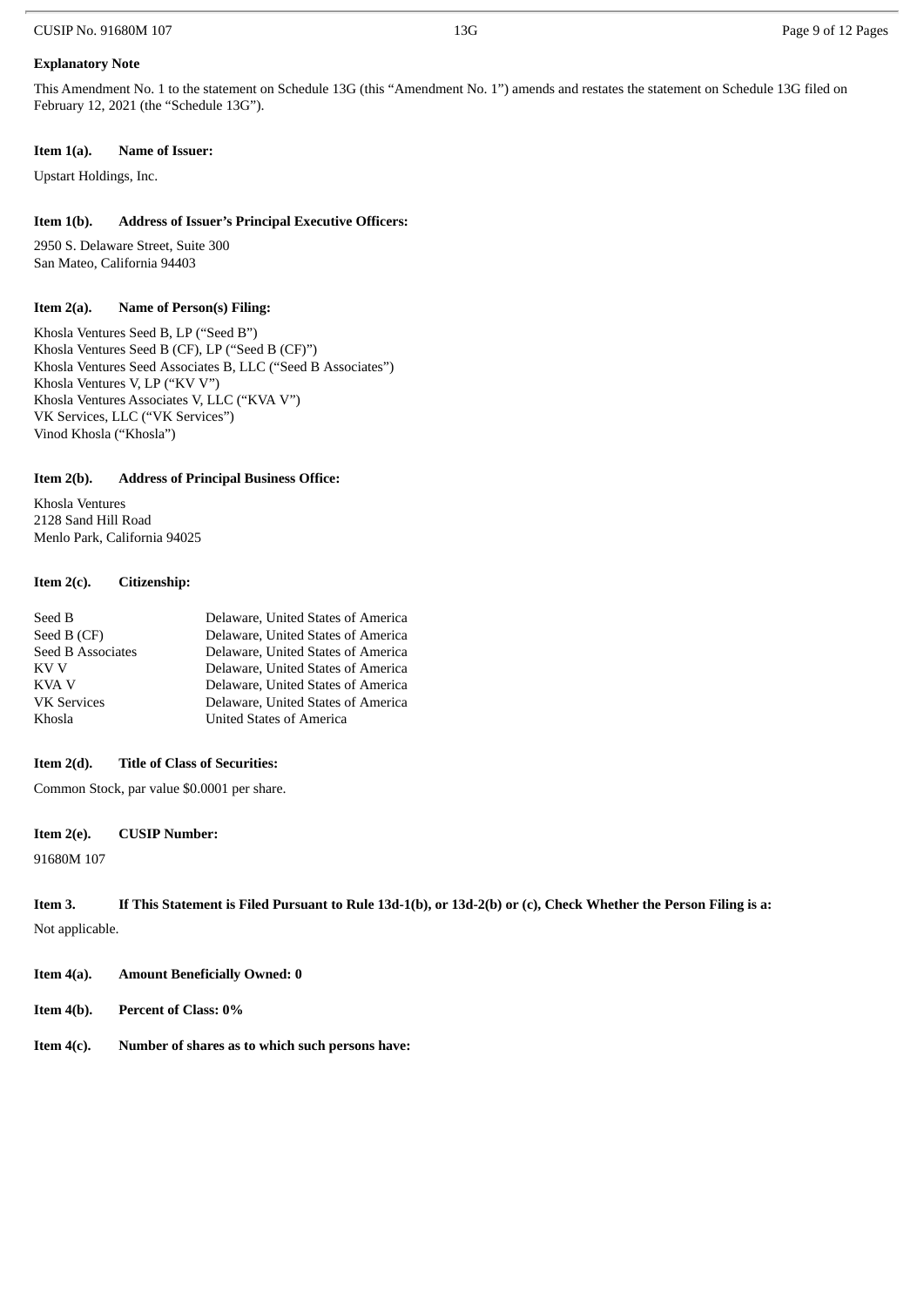The following information with respect to the beneficial ownership of Common Stock by the Reporting Persons filing this statement on Schedule 13G is provided as of December 31, 2020:

| <b>Reporting Persons</b> | <b>Shares Held</b><br><b>Directly</b> | Sole<br><b>Voting</b><br>Power | Shared<br><b>Voting</b><br>Power $(1)$ | Sole<br><b>Dispositive</b><br>Power | Shared<br><b>Dispositive</b><br>Power (1) | Beneficial<br>Ownership(1) | Percentage<br>of Class (1, 3) |
|--------------------------|---------------------------------------|--------------------------------|----------------------------------------|-------------------------------------|-------------------------------------------|----------------------------|-------------------------------|
| Seed B $(2)$             | 0                                     | 0                              |                                        | 0                                   |                                           |                            | $0\%$                         |
| Seed B $(CF)$ $(2)$      | 0                                     |                                |                                        |                                     |                                           |                            | $0\%$                         |
| Seed B Associates (2)    | 0                                     | 0                              | $\Omega$                               | 0                                   | 0                                         |                            | $0\%$                         |
| KVV(2)                   |                                       |                                |                                        |                                     |                                           |                            | $0\%$                         |
| KVA V(2)                 | 0                                     | 0                              |                                        | 0                                   |                                           |                            | $0\%$                         |
| VK Services (2)          | 784,931                               | 0                              | 784.931                                | 0                                   | 784,931                                   | 784,931                    | 1.0%                          |
| Khosla (2)               |                                       |                                | 784,931                                | 0                                   | 784,931                                   | 784,931                    | 1.0%                          |

- (1) Represents the number of shares of Common Stock and the number of shares of Common Stock issuable upon exercise of options, warrants and other convertible securities that are exercisable within 60 days of the date of this statement on Schedule 13G currently beneficially owned by the Reporting Persons.
- (2) The general partner of Seed B and Seed B (CF) is Seed B Associates. The general partner of KV V is KVA V. VK Services is the sole manager of Seed B Associates and KVA V. Khosla is the managing member of VK Services. Each of Khosla, VK Services and Seed B Associates possesses power to direct the voting and disposition of the shares owned by Seed B and Seed B (CF), and each of Seed B Associates, VK Services and Khosla may be deemed to have indirect beneficial ownership of such shares. Each of Khosla, VK Services and KVA V possesses power to direct the voting and disposition of the shares owned by KV V, and each of Khosla, VK Services and KVA V may be deemed to have indirect beneficial ownership of such shares. Further, Khosla possesses power to direct the voting and disposition of the shares owned by VK Services, and Khosla may be deemed to have indirect beneficial ownership of such shares.
- (3) The percentages set forth on the cover sheets are calculated based on 81,957,413 shares of Common Stock outstanding as of November 4, 2021 as set forth in the 10-Q.

#### **Item 5. Ownership of Five Percent or Less of a Class:**

If this statement is being filed to report the fact that as of the date hereof, the Reporting Persons have ceased to be the beneficial owner of more than five percent of the class of securities, check the following:  $\boxtimes$ 

#### **Item 6. Ownership of More Than Five Percent on Behalf of Another Person:**

Not applicable.

#### Item 7. Identification and Classification of the Subsidiary which Acquired the Security Being Reported on by the Parent Holding **Company or Control Person:**

Not applicable.

#### **Item 8. Identification and Classification of Members of the Group:**

Not applicable.

#### **Item 9. Notice of Dissolution of Group:**

Not applicable.

#### **Item 10. Certification:**

Not applicable.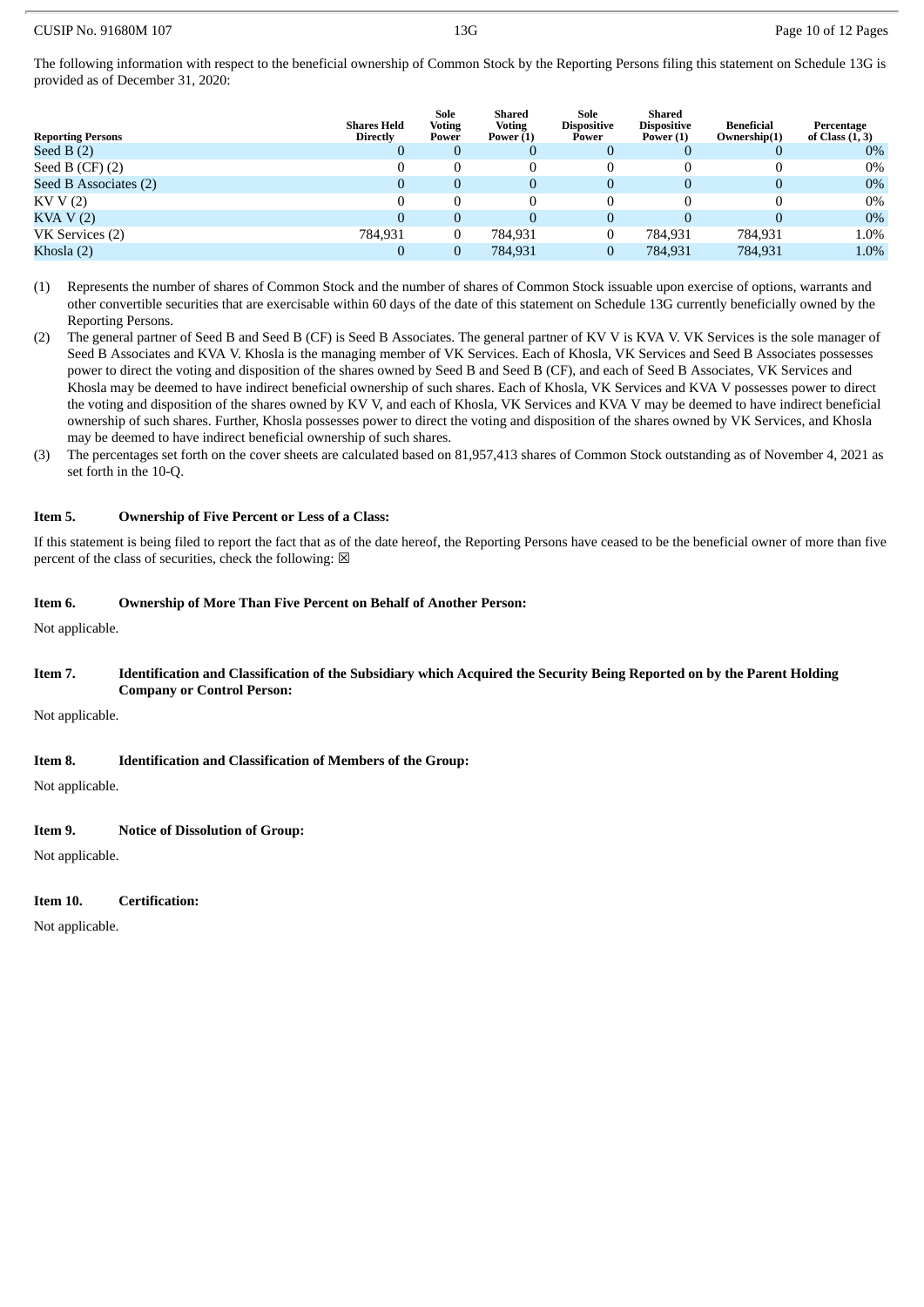#### **SIGNATURES**

After reasonable inquiry and to the best of my knowledge and belief, I certify that the information set forth in this statement is true, complete and correct.

Dated: February 14, 2022

#### **KHOSLA VENTURES SEED B, L.P.**

By: Khosla Ventures Seed Associates B, LLC, a Delaware limited liability company and general partner of Khosla Ventures Seed B, LP

By: /s/ Vinod Khosla

Vinod Khosla, Managing Member

#### **KHOSLA VENTURES SEED B (CF), L.P.**

By: Khosla Ventures Seed Associates B, LLC, a Delaware limited liability company and general partner of Khosla Ventures Seed B (CF), LP

By: /s/ Vinod Khosla Vinod Khosla, Managing Member

#### **KHOSLA VENTURES SEED ASSOCIATES B, LLC**

By: /s/ Vinod Khosla

Vinod Khosla, Managing Member

#### **KHOSLA VENTURES V, L.P.**

By: Khosla Ventures Associates V, LLC, a Delaware limited liability company and general partner of Khosla Ventures V, LP

By: /s/ Vinod Khosla Vinod Khosla, Managing Member

#### **KHOSLA VENTURES ASSOCIATES V, LLC**

By: /s/ Vinod Khosla

Vinod Khosla, Managing Member

#### **VK SERVICES, LLC**

By: /s/ Vinod Khosla

Vinod Khosla, Manager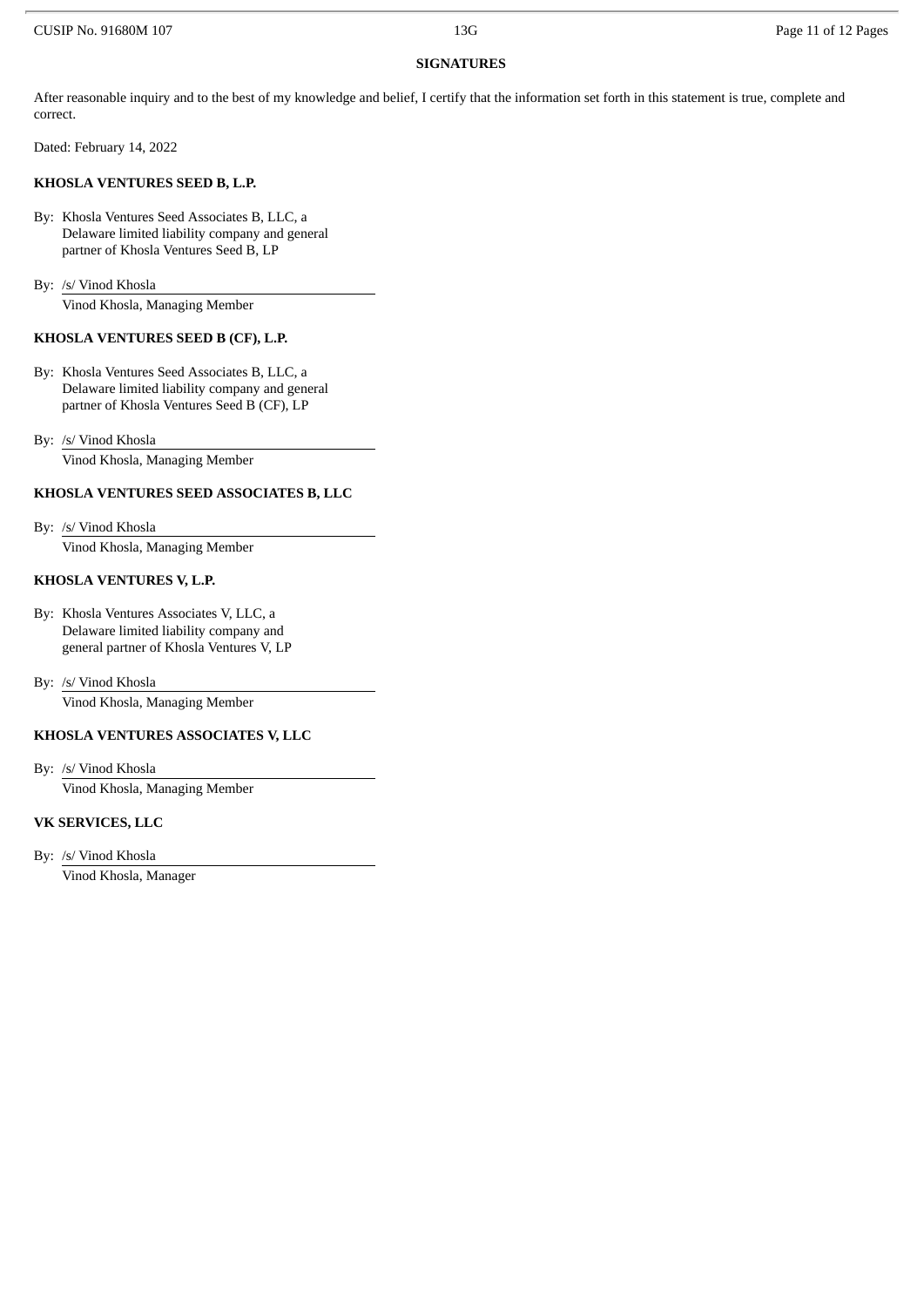CUSIP No. 91680M 107

/s/ Vinod Khosla

Vinod Khosla

**Exhibit(s):** 

99.1: Joint Filing Statement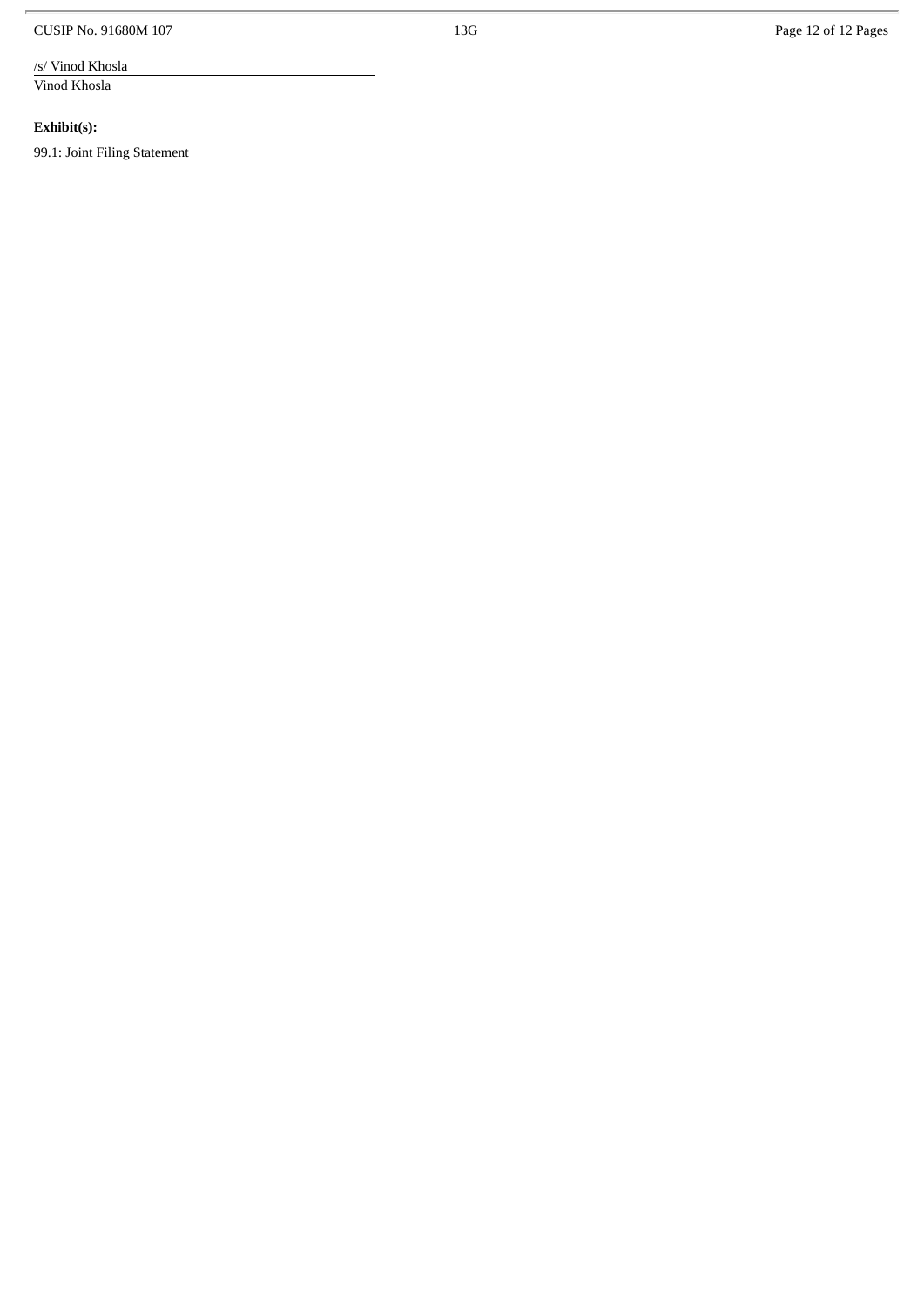#### **JOINT FILING AGREEMENT**

Pursuant to Rule 13d-1(k)(1) under the Securities Exchange Act of 1934, as amended, the undersigned hereby agree that only one statement containing the information required by Schedule 13G need be filed with respect to the ownership by each of the undersigned of the shares of Common Stock of Upstart Holdings, Inc.

Dated: February 14, 2022

#### **KHOSLA VENTURES SEED B, L.P.**

By: Khosla Ventures Seed Associates B, LLC, a Delaware limited liability company and general partner of Khosla Ventures Seed B, LP

By: /s/ Vinod Khosla

Vinod Khosla, Managing Member

#### **KHOSLA VENTURES SEED B (CF), L.P.**

By: Khosla Ventures Seed Associates B, LLC, a Delaware limited liability company and general partner of Khosla Ventures Seed B (CF), LP

By: /s/ Vinod Khosla Vinod Khosla, Managing Member

#### **KHOSLA VENTURES SEED ASSOCIATES B, LLC**

By: /s/ Vinod Khosla Vinod Khosla, Managing Member

#### **KHOSLA VENTURES V, L.P.**

By: Khosla Ventures Associates V, LLC, a Delaware limited liability company and general partner of Khosla Ventures V, LP

By: /s/ Vinod Khosla Vinod Khosla, Managing Member

#### **KHOSLA VENTURES ASSOCIATES V, LLC**

By: /s/ Vinod Khosla

Vinod Khosla, Managing Member